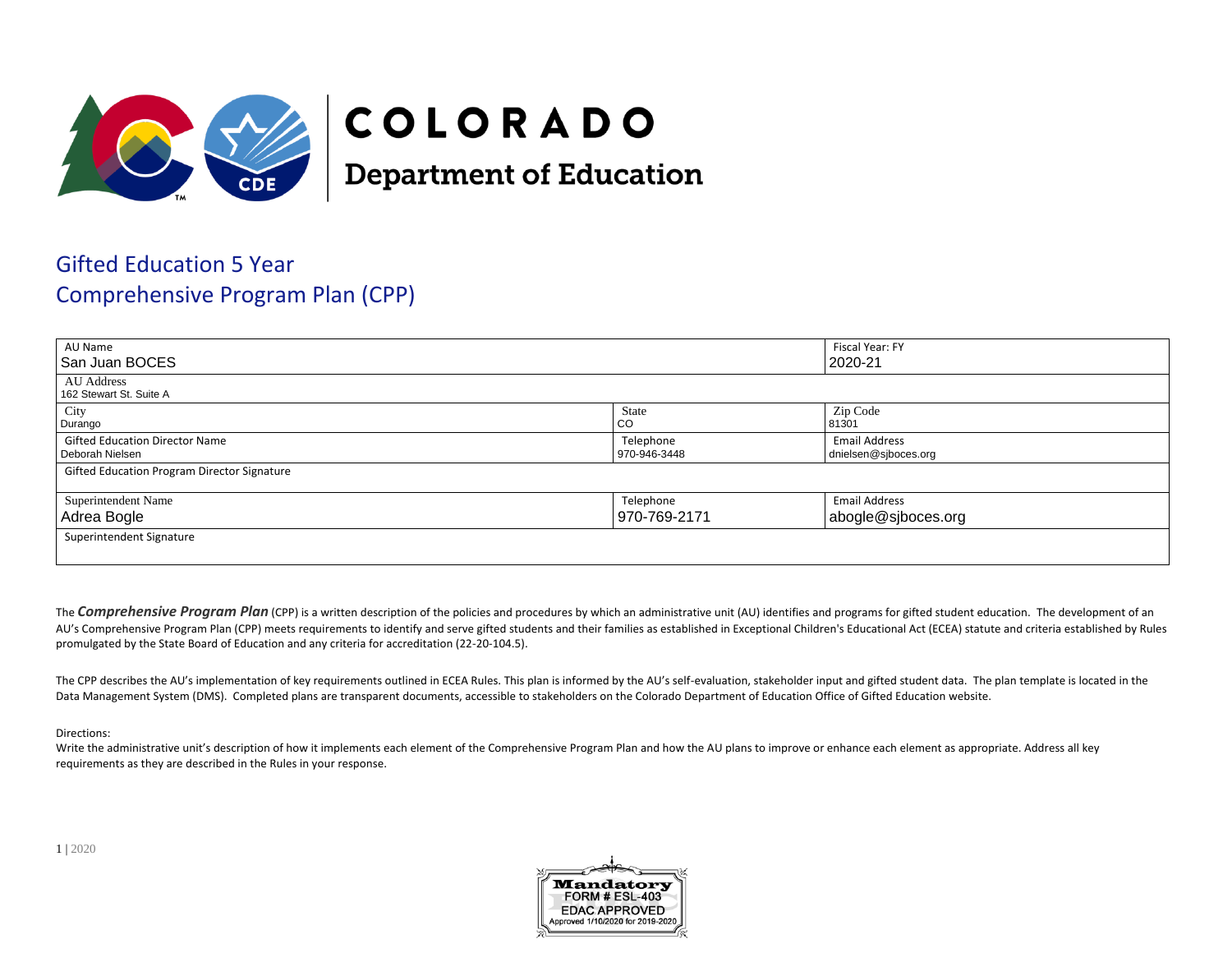| <b>Exceptional Children's Education Act Program Element</b>                                                                                                                                                                                                                                                                                                                                                                                                                                                                                                                                                                                                                                                                                                                                                                                                                                                                                                                                                                                                                                                                                                                              | Please describe how the element is currently<br>implemented in the AU. Address every article of law<br>in each element.                                                                                                                                                                                                                                                                                                                                                                                                                                                                                                                                                                                                                                                                                                                                                                                                                                                                                                                                                                                                                   | If the AU plans to shift practices over the next<br>four years, use the following to explain:<br>Describe the specific action steps (activities,<br>strategies) the AU will take<br>Identify the data, policies and procedures,<br>and/or research that supports the specific<br>steps that were selected<br>Identify who is responsible for implementing<br>these actions steps<br>Provide a timeline for implementation with<br>specific benchmarks and dates<br>Identify the measures used to assess the<br>success of the proposed action                                                                                                                |
|------------------------------------------------------------------------------------------------------------------------------------------------------------------------------------------------------------------------------------------------------------------------------------------------------------------------------------------------------------------------------------------------------------------------------------------------------------------------------------------------------------------------------------------------------------------------------------------------------------------------------------------------------------------------------------------------------------------------------------------------------------------------------------------------------------------------------------------------------------------------------------------------------------------------------------------------------------------------------------------------------------------------------------------------------------------------------------------------------------------------------------------------------------------------------------------|-------------------------------------------------------------------------------------------------------------------------------------------------------------------------------------------------------------------------------------------------------------------------------------------------------------------------------------------------------------------------------------------------------------------------------------------------------------------------------------------------------------------------------------------------------------------------------------------------------------------------------------------------------------------------------------------------------------------------------------------------------------------------------------------------------------------------------------------------------------------------------------------------------------------------------------------------------------------------------------------------------------------------------------------------------------------------------------------------------------------------------------------|--------------------------------------------------------------------------------------------------------------------------------------------------------------------------------------------------------------------------------------------------------------------------------------------------------------------------------------------------------------------------------------------------------------------------------------------------------------------------------------------------------------------------------------------------------------------------------------------------------------------------------------------------------------|
| Procedures for Parent, Family, and Student Engagement 12.02(2)(a)<br>$12.02(2)(a)(i)$ The program plan shall describe how the AU implements parent, family, and student<br>engagement and communication with regard to gifted education programs that include, but are not<br>limited to: how parents are informed about access to identification procedures; ways to educate<br>parents and families about giftedness or parenting gifted students; information about involvement and<br>progress reporting; what programming options are available to match student strengths and challenges;<br>information about concurrent enrollment; how to be involved in college and career planning; primary<br>languages in the AU, and ways parents and families may participate in the school community.<br>12.02(2)(a)(ii) In multi-district AUs and BOCES, methods of engagement and communication may vary<br>based upon individual district procedures, but each district must have a plan for parent, family, and<br>student communication and engagement.                                                                                                                             | Each district is asked to have contact<br>information and referral forms easily accessible<br>on website (1 click from home page). Each<br>district is given a brochure template and is<br>asked to have brochures available at each<br>school site. Brochures include contact info. for<br>gifted personnel, gifted definition, and where to<br>find resources for families.<br>Some districts also have family nights to<br>educate parents and families about giftedness<br>or parenting gifted students                                                                                                                                                                                                                                                                                                                                                                                                                                                                                                                                                                                                                               | The AU Coordinator will review how information is<br>available on district websites for ease of access<br>and access to info. in Spanish. December 2020<br>The results and recommendations to meet the<br>ECEA requirements will be communicated by AU<br>Coordinator with the district leadership. March<br>2021<br>Each district gifted coordinator will work with other<br>district personnel as necessary to complete a plan<br>for parent, family, and student communication and<br>engagement. Plan shared with AU Coordinator<br>January 2021. Plan will be reviewed each year<br>collaboratively by AU Coordinator and district<br>gifted personnel. |
| Definition of "Gifted Student" 12.02(2)(b)<br>12.02(2)(b) The program plan shall include a written definition that is the same as or substantially<br>similar to the definition of "gifted student" specified in section 12.01(16) of these Rules. This definition<br>shall serve as the basis for the implementation of all other program plan elements described below.                                                                                                                                                                                                                                                                                                                                                                                                                                                                                                                                                                                                                                                                                                                                                                                                                | Those persons between the ages of four and twenty-one whose aptitude or<br>competence in abilities, talents, and potential for accomplishment in one or<br>more domains are so exceptional or developmentally advanced that they<br>require special provisions to meet their educational programming needs.<br>Gifted children are hereafter referred to as gifted students. Children under<br>five who are gifted may also be provided with early childhood special<br>educational services. Gifted students include gifted students with disabilities<br>(i.e. twice exceptional) and students with exceptional abilities or potential<br>from all socio-economic, ethnic, and cultural populations. Gifted students are<br>capable of high performance, exceptional production, or exceptional learning<br>behavior by virtue of any or a combination of these areas of giftedness:<br>General or specific intellectual ability<br>Specific academic aptitude<br>Creative or productive thinking<br>Leadership abilities<br>Visual arts, performing arts, musical or psychomotor abilities 12.01(16)<br>This is on sjboces.org/gifted/ | Continue the same definition                                                                                                                                                                                                                                                                                                                                                                                                                                                                                                                                                                                                                                 |
| Identification Procedures 12.02(2)(c)<br>The program plan shall describe the assessment process used by the AU for identifying students who<br>meet the definition specified in section 12.01(16) and for identifying the educational needs of gifted<br>students. The assessment process shall recognize a student's exceptional abilities or potential, interests,<br>and needs in order to guide student instruction and individualized planning and programming. In<br>traditionally underrepresented student groups and visual/music/performing arts student groups or<br>talent pools, identification may require the collection of student information over time, using additional<br>data points from a response to intervention approach, or additional assessment. The AU identification<br>procedures shall include, but need not be limited to:<br>$12.02(2)(c)(i)$ A method(s) to ensure equal and equitable access for all students. The program plan shall<br>describe the efforts that the AU will make to identify gifted students from all populations, including<br>preschool (if applicable) through twelfth grade students, minority students, economically diverse | All districts use the CDE Identification<br>process and criteria; all district gifted<br>personnel are trained by the AU<br>Coordinator.<br>All districts use a group aptitude<br>universal screening at 2nd and 6th<br>grades. In addition, we use the HOPE<br>Scale Teacher Evaluation at 4th grade<br>to nominate students, using local group<br>norms.                                                                                                                                                                                                                                                                                                                                                                                                                                                                                                                                                                                                                                                                                                                                                                                | Continue the same procedures<br>and process.                                                                                                                                                                                                                                                                                                                                                                                                                                                                                                                                                                                                                 |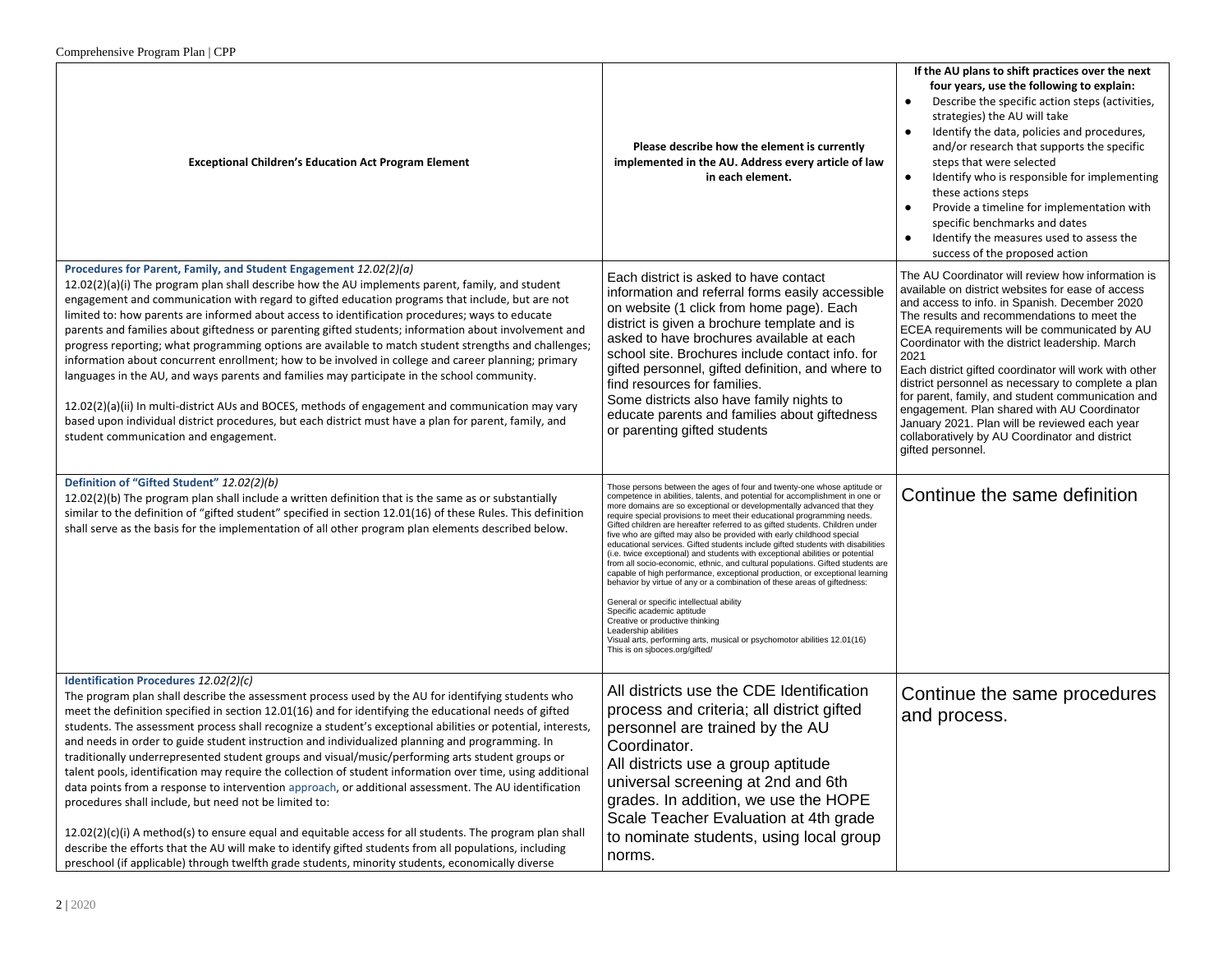| Comprehensive Program Plan   CPP                                                                                                                                                                                                                                                                                                                                                                                                                                                                                                                                                                                                                                                                                                                                                                                                                                                                                                                                                                                                                                                                                                                                                                                                                                                                                                                                                                                                                                                                                                                                                                                                                                                                                                                                                                                                                                                                                                                                                                                                                                                                                                                                                                                                                                                                                                                                                                                                                                                                                                                                                                                                                                                        |                                                                                                                                                                                                                                                                                                                                                                                                                                                                                                                                                                                                                                                                                                                                                                                                                                                                                                                                                        |                                                                                                                                                                                                                                                                                                                          |
|-----------------------------------------------------------------------------------------------------------------------------------------------------------------------------------------------------------------------------------------------------------------------------------------------------------------------------------------------------------------------------------------------------------------------------------------------------------------------------------------------------------------------------------------------------------------------------------------------------------------------------------------------------------------------------------------------------------------------------------------------------------------------------------------------------------------------------------------------------------------------------------------------------------------------------------------------------------------------------------------------------------------------------------------------------------------------------------------------------------------------------------------------------------------------------------------------------------------------------------------------------------------------------------------------------------------------------------------------------------------------------------------------------------------------------------------------------------------------------------------------------------------------------------------------------------------------------------------------------------------------------------------------------------------------------------------------------------------------------------------------------------------------------------------------------------------------------------------------------------------------------------------------------------------------------------------------------------------------------------------------------------------------------------------------------------------------------------------------------------------------------------------------------------------------------------------------------------------------------------------------------------------------------------------------------------------------------------------------------------------------------------------------------------------------------------------------------------------------------------------------------------------------------------------------------------------------------------------------------------------------------------------------------------------------------------------|--------------------------------------------------------------------------------------------------------------------------------------------------------------------------------------------------------------------------------------------------------------------------------------------------------------------------------------------------------------------------------------------------------------------------------------------------------------------------------------------------------------------------------------------------------------------------------------------------------------------------------------------------------------------------------------------------------------------------------------------------------------------------------------------------------------------------------------------------------------------------------------------------------------------------------------------------------|--------------------------------------------------------------------------------------------------------------------------------------------------------------------------------------------------------------------------------------------------------------------------------------------------------------------------|
| students, culturally diverse students, students with limited English proficiency and children with<br>disabilities;<br>12.02(2)(c)(ii) Referral procedures that seek referrals from a variety of sources, and screening<br>procedures used for conducting identification assessment. Every AU is strongly encouraged to include<br>optional universal screening in identification procedures;<br>$12.02(2)(c)(iii)$ A time line of no more than 30 school days after a referral to determine whether a<br>student will continue with formal identification assessment, or will receive talent pool designation;<br>12.02(2)(c)(iv) Implementation of assessments that align with the purpose of identifying exceptionality<br>in the categories of giftedness, and in traditionally underrepresented populations. The AU may choose<br>local assessment tools from the Department's chart of common and varied assessment tools used in<br>identification;<br>$12.02(2)(c)(v)$ Collection of data for a body of evidence that includes, but is not limited to: assessment<br>results from multiple sources and multiple types of data (i.e. qualitative and quantitative data about<br>achievement, cognitive ability, performance, parent and teacher input, motivation and observations of<br>gifted characteristics/behaviors). The body of evidence contains data to identify the strength area<br>defined in the definition of gifted children and determine appropriate programming services. These<br>same categories are used in data collection and for developing the ALP;<br>$12.02(2)(c)(vi)$ A review team procedure; and that includes at least one person trained or endorsed in<br>gifted identification and programming;<br>12.02(2)(c)(vii) A review team procedure for determining identification or a talent pool designation from<br>a body of evidence and for developing individualized ALPs for identified students. When only cognitive<br>ability assessment data meets criteria in a body of evidence, the review team may determine that the<br>student is identified with general or specific intellectual ability. This identification meets the condition of<br>portability.<br>$12.02(2)(c)(viii)$ A determination letter for parents and school files describing the decision of the review<br>team, and area(s) of giftedness if the student is found to have exceptional abilities; and<br>$12.02(2)(c)(ix)$ A communication procedure by which parents are made aware of the identification<br>assessment process for their student, understand the results of the determination, and engage in the<br>development and review of the student's ALP. | Referral forms are posted in English<br>and Spanish on the SJBOCES<br>Website at sjboces.org/gifted/<br>Referral forms should be posted on<br>every district's website, one click away<br>from the home page.<br>Timeline for referrals and response is<br>30 days.<br>Body of Evidence is collected from<br>multiple types of data, consistent with<br>CDE procedures.<br>Review Teams are in place in every<br>district, including trained district<br>personnel. When district personnel are<br>new, the AU Coordinator participates<br>in review teams for the first year.<br>Determination letters are sent to<br>families and placed in students'<br>cumulative records. Sample templates<br>are shared in a Google Drive folder.<br>As a regional network we review<br>demographic data and collaborate on<br>ways to increase representation. We<br>work with EL and SpED personnel to<br>increase understanding of gifted and<br>2e learners. | <b>District Coordinators will</b><br>ensure that referral forms in<br>English and Spanish are<br>readily available to all<br>teachers/ staff and<br>administrators in each school<br>building.                                                                                                                           |
| Criteria for Determining Exceptional Ability (Giftedness) or Talent Pool 12.02(2)(d)<br>$12.02(2)(d)(i)$ For each category of giftedness defined in 12.01(16), criteria for exceptional ability means:<br>95 percentile or above on a standardized nationally normed test or observation tool, or a rating on a<br>performance assessment that indicates exceptionality/distinguished compared to age mates.<br>12.02(2)(d)(ii) Not meeting criteria on a single assessment tool shall not prevent further data collection<br>or consideration for identification, if other indicators suggest exceptional potential as observed in a<br>body of evidence.<br>12.02(2)(d)(iii) Criteria for screening assessments is a score range less than the 95 percentile ranking or<br>results on observation/performance assessment tools as determined by the AU to determine referrals,<br>further data collection and observation, and/or formation of student talent pools.                                                                                                                                                                                                                                                                                                                                                                                                                                                                                                                                                                                                                                                                                                                                                                                                                                                                                                                                                                                                                                                                                                                                                                                                                                                                                                                                                                                                                                                                                                                                                                                                                                                                                                                  | All districts use the criteria<br>specified in the ECEA Rules.<br>Not meeting criteria in one<br>area does not prevent further<br>data collection if other<br>indicators suggest exceptional<br>potential.<br>Criteria in a score range less<br>than 95th percentile is used to<br>determine referrals, further<br>data collection, and/or talent<br>pools.<br>All district personnel are<br>trained in CDE Identification<br>procedures.                                                                                                                                                                                                                                                                                                                                                                                                                                                                                                              | The AU Coordinator will<br>support strengthening of talent<br>pools and programming in<br>districts by promoting the<br>sharing of resources and ideas<br>in network meetings. District<br>personnel will share the talent<br>pool guidelines and the talent<br>development model with<br>district principals and staff. |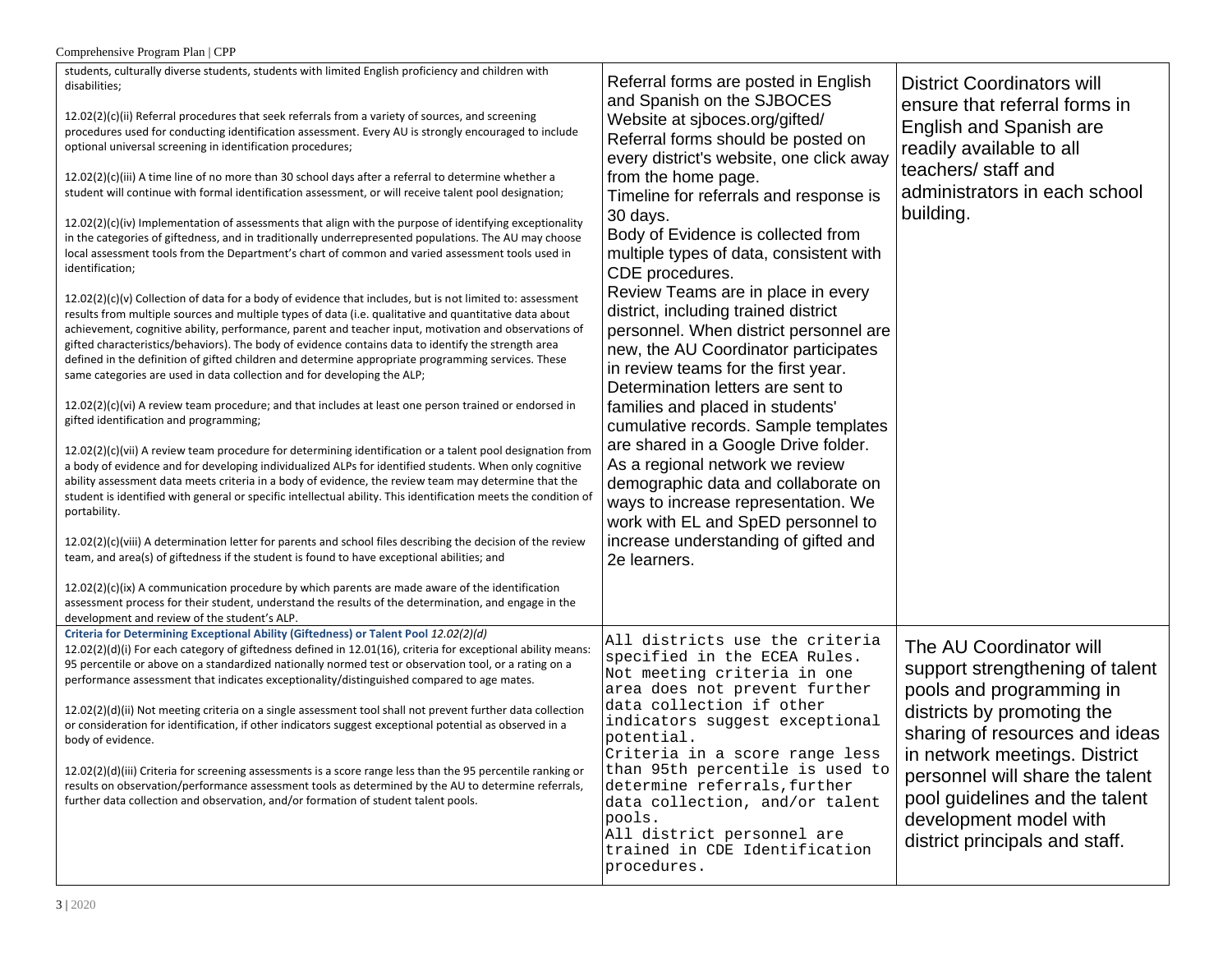| Comprehensive Program Plan   CPP                                                                                                                                                                                                                                                                                                                                                                                                                                                                                                                                                                                                                                                                                                                                                                                                                                                                                                                                                                                                                                                                                                                                                                                                                                                                                                                                                                                                                                                                                                                                                                                                                                                                                                                                                                                                                                                                                                                                                                                                                                                                                                                                                                                                                                                                                                                                                                                                                                             |                                                                                                                                                                                                                                                                                                                                                                                                                                                                                                                                                                                                                                                                                                                                                                                                                        |                                                                                                                                                                                                                                                                                                                                                                                                                                                                                                                                                                        |  |  |
|------------------------------------------------------------------------------------------------------------------------------------------------------------------------------------------------------------------------------------------------------------------------------------------------------------------------------------------------------------------------------------------------------------------------------------------------------------------------------------------------------------------------------------------------------------------------------------------------------------------------------------------------------------------------------------------------------------------------------------------------------------------------------------------------------------------------------------------------------------------------------------------------------------------------------------------------------------------------------------------------------------------------------------------------------------------------------------------------------------------------------------------------------------------------------------------------------------------------------------------------------------------------------------------------------------------------------------------------------------------------------------------------------------------------------------------------------------------------------------------------------------------------------------------------------------------------------------------------------------------------------------------------------------------------------------------------------------------------------------------------------------------------------------------------------------------------------------------------------------------------------------------------------------------------------------------------------------------------------------------------------------------------------------------------------------------------------------------------------------------------------------------------------------------------------------------------------------------------------------------------------------------------------------------------------------------------------------------------------------------------------------------------------------------------------------------------------------------------------|------------------------------------------------------------------------------------------------------------------------------------------------------------------------------------------------------------------------------------------------------------------------------------------------------------------------------------------------------------------------------------------------------------------------------------------------------------------------------------------------------------------------------------------------------------------------------------------------------------------------------------------------------------------------------------------------------------------------------------------------------------------------------------------------------------------------|------------------------------------------------------------------------------------------------------------------------------------------------------------------------------------------------------------------------------------------------------------------------------------------------------------------------------------------------------------------------------------------------------------------------------------------------------------------------------------------------------------------------------------------------------------------------|--|--|
| Identification Portability 12.02(2)(e)<br>Identification portability shall be based upon AU implementation of statewide identification procedures<br>required in Section 12.02(2)(c) and use of criteria set for exceptionality in Section 12.02(2)(d) and<br>determination of a student's identification in one or more of the categories of giftedness as described in<br>the state definition of gifted children in Section 12.01(16). Administrative units shall implement<br>procedures for statewide portability of identification that include, but may not be limited to:<br>12.02(2)(e)(i) A requirement that the sending school/district transfer the body of evidence for<br>identification and the ALP with student records when the student moves from one district to another;<br>12.02(2)(e)(ii) Review of the transferred student's ALP within 45 school days of start date to determine<br>programming options and services that serve the identified area(s) according to the district and<br>community resources of the receiving district;<br>$12.02(2)(e)(iii)$ If the receiving district finds the body of evidence to be incomplete, the receiving district<br>shall consult with, as practical, the former district, parents, and student and re-evaluate the<br>identification determination; and.<br>$12.02(2)(e)(iv)$ Communication to parents within 60 school days of start date about how the new district<br>will meet the needs outlined in the student's ALP                                                                                                                                                                                                                                                                                                                                                                                                                                                                                                                                                                                                                                                                                                                                                                                                                                                                                                                                                                                | Current ALPs containing the<br>Body of Evidence for<br>identification are located in<br>each identified student's<br>cumulative file.<br>All districts review<br>transferred students' ALPs or<br>other gifted evidence within<br>45 days of school start date.<br>If the BOE is incomplete,<br>receiving district will<br>consult with student, families<br>and sending school personnel<br>to re-evaluate gifted<br>determination. Districts<br>communicate with families<br>about programming for transfer<br>gifted students within 60 days<br>of start date.                                                                                                                                                                                                                                                      | Continue these procedures                                                                                                                                                                                                                                                                                                                                                                                                                                                                                                                                              |  |  |
| Advanced Learning Plan Content 12.02(2)(f)<br>The AU shall develop an ALP for every gifted student according to the student's determined area(s) of<br>giftedness, interests, and instructional and affective needs. The ALP shall be considered in educational<br>planning toward post-secondary readiness outcomes and decision-making concerning subsequent<br>programming for that student and be used in the articulation/transition process, preschool (if<br>applicable) through grade 12. At the high school level ALPs may blend with the student's individualized<br>career and academic plan (ICAP) if all content of the ALP are inclusive in the ICAP which includes<br>achievement and affective goals. The ALP content shall include, but not be limited to:<br>12.02(2)(f)(i) A student profile described in a body of evidence. This profile shall be subject to the AU's<br>student records confidentiality guidelines. The local AU determines periodic updates of the student<br>profile, especially in terms of interests, and/or demonstration of previously unidentified strengths;<br>12.02(2)(f)(ii) A working-document section of the ALP. This portion of the ALP records annual<br>measurable, attainable achievement and affective goals and progress. Achievement goals are standards-<br>based statements in strength area(s). Additional achievement goals may be needed to address<br>documented achievement gaps or career interest. Affective goals reflect development of personal,<br>social, communication, leadership, and/or cultural competency;<br>12.02(2)(f)(iii) Description or delineation of supplemental curriculum, activities, specific programs or<br>coursework, specific strategies, and/or extended or expanded learning opportunities available in the AU<br>that match a student's strength area(s) and support the goals;<br>12.02(2)(f)(iv) Progress reports that align with the AU's or member district's schedule for parent-<br>reporting and/or conferences about student progress. Adjustments to goals and programming options<br>may occur during any progress reporting period;<br>$12.02(2)(f)(v)$ Personnel involved in ALP development, and in progress report meetings or conferences,<br>including, but not limited to classroom teacher(s), student, parents, gifted education staff or staff with<br>training in gifted education identification and programming, and support staff as appropriate. | ALPs are a continuing<br>improvement area for San Juan<br>BOCES. Each district has<br>designated personnel<br>responsible for recording ALPs.<br>The AU has provided mandatory<br>training on ALP creation for<br>all personnel in each district<br>who are responsible for<br>ALPs. (Sept. 2019 and 2020). Key<br>elements to be included in<br>ALPs, as described in ECEA, are<br>used to create ALPs. The AU<br>Coordinator reviews random ALPs<br>each year and provides feedback<br>about strengths and missing<br>elements.<br>Families, students and<br>classroom teachers, as well as<br>support staff, counselors and<br>administrators as necessary,<br>are invited to give input on<br>ALP creation.<br>All district personnel are<br>trained in CDE Gifted<br>Identification Process by AU<br>Coordinator. | The AU Coordinator will<br>provide training on ALP<br>creation for all new personnel<br>and individual consultation with<br>all returning personnel<br>regarding strengths and<br>missing elements (September<br>$2020$ ).<br>Au Coordinator will provide<br>CDE Identification training to<br>all new gifted personnel<br>(October 2020).<br>Each district gifted coordinator,<br>working with district personnel<br>as needed, will create a plan<br>for progress monitoring of ALP<br>goals at least once per year<br>(Shared with AU Coordinator<br>October 2020). |  |  |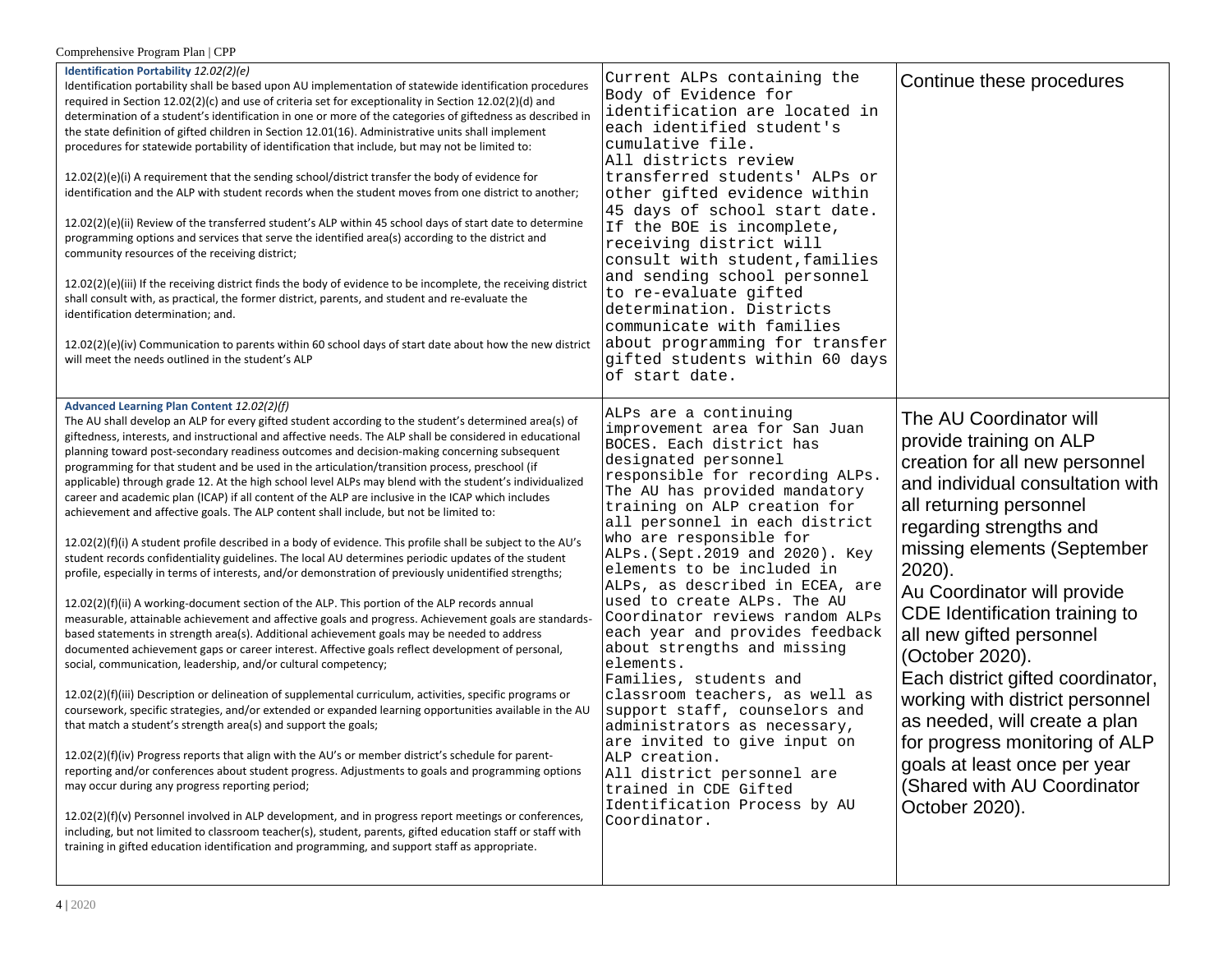| Comprehensive Program Plan   CPP                                                                                                                                                                                                                                                                                                                                                                                                                                                                                                                                                                                                                                                                                                                                                                                                                                                                                                                                                                                                                                                                                                                                                                                                                                                                                                                                                                                                                                                                                                                                                                                                                                                                                                                                                                                                                                                                                                                                                                                                                                   |                                                                                                                                                                                                                                                                                                                                                                                                                                                                                                                              |                                                                                                                                                                                                                                                                                                                                                                                                                                                                                                                                                                                                   |  |  |  |
|--------------------------------------------------------------------------------------------------------------------------------------------------------------------------------------------------------------------------------------------------------------------------------------------------------------------------------------------------------------------------------------------------------------------------------------------------------------------------------------------------------------------------------------------------------------------------------------------------------------------------------------------------------------------------------------------------------------------------------------------------------------------------------------------------------------------------------------------------------------------------------------------------------------------------------------------------------------------------------------------------------------------------------------------------------------------------------------------------------------------------------------------------------------------------------------------------------------------------------------------------------------------------------------------------------------------------------------------------------------------------------------------------------------------------------------------------------------------------------------------------------------------------------------------------------------------------------------------------------------------------------------------------------------------------------------------------------------------------------------------------------------------------------------------------------------------------------------------------------------------------------------------------------------------------------------------------------------------------------------------------------------------------------------------------------------------|------------------------------------------------------------------------------------------------------------------------------------------------------------------------------------------------------------------------------------------------------------------------------------------------------------------------------------------------------------------------------------------------------------------------------------------------------------------------------------------------------------------------------|---------------------------------------------------------------------------------------------------------------------------------------------------------------------------------------------------------------------------------------------------------------------------------------------------------------------------------------------------------------------------------------------------------------------------------------------------------------------------------------------------------------------------------------------------------------------------------------------------|--|--|--|
| ALP Procedures and Responsibilities 12.02(2)(g)<br>$12.02(2)(g)(ii)$ Personnel assigned with the responsibility for development and monitoring. At minimum<br>the student's parents and classroom teachers should be familiar with and support ALP goals, and/or<br>write ALP measurable goals according to local procedures. Gifted education resource personnel may<br>assist in the writing of goals, but may not be the sole custodian of the ALP. Goals are written and aligned<br>with classroom tiered instruction and expanded learning opportunities for supplemental or intensive<br>programming;<br>$12.02(2)(g)(iii)$ A method to develop student awareness and active participation in the ALP process;<br>$12.02(2)(g)(iv)$ A process for management of ALPs within the cumulative file system including a<br>procedure for transferring ALPs between grade levels, school levels, and districts. It is highly encouraged<br>that ALPs are written by those working with the gifted student and that the ALP is an ongoing plan for<br>coursework, tiered instruction, and increasing performance in the student's area of strength. ALP goals<br>should be written or reviewed for current relevancy to teachers and students at the beginning of the<br>school year;<br>$12.02(2)(g)(v)$ An ALP progress reporting timeline. The review of progress integrates with ongoing<br>conference or reporting periods of the district. It is highly encouraged that ALPs be student-led at the<br>secondary level; and<br>$12.02(2)(g)(vi)$ A system to show evidence of parent engagement and input in ALP development and in<br>the review of progress. Evidence may include, but is not limited to: signature, electronic signature or<br>checkbox of involvement, checklist, or other assurance supporting the student's growth. If after 3<br>documented attempts to contact the parents for signature, no parental signature is obtained, school<br>personnel shall continue with ALP implementation and continue to engage parents in the process. | Families, students and<br>classroom teachers, as<br>well as support staff,<br>counselors and<br>administrators as<br>necessary, are invited to<br>give input on ALP<br>creation.<br>All ALPs are placed in the<br>student's cumulative file.<br>All ALPs show evidence of<br>family engagement in the<br>process.<br>Some districts have<br>successfully engaged<br>classroom teachers in<br>writing and/or supporting<br>ALP goals.                                                                                         | ALPS must be reviewed at the<br>beginning of each school year.<br>District personnel are<br>responsible for updating ALPs<br>by end of October each year.<br>ALPs must contain a transition<br>plan for students moving to the<br>next school level (elementary,<br>middle, high school). This will<br>be monitored by random ALP<br>review completed in November<br>by AU Coordinator.<br>Each district gifted coordinator,<br>working with district personnel<br>as needed, will create a plan<br>for progress monitoring of ALP<br>goals at least once per year<br>(Shared with AU Coordinator |  |  |  |
| Programming 12.02(2)(h)<br>12.02(2)(h)(i) The program plan shall describe the programming components, options, and strategies<br>that will be implemented by the AU and schools to appropriately address the educational needs of<br>gifted students. Programming shall match the academic strengths and interests of the gifted student.<br>Other educational or affective needs shall be addressed according to the individual student's profile.<br>Programming components, options, and strategies shall include, but need not be limited to:<br>12.02(2)(h)(i)(A) Alignment of the gifted student's assessment data and ALP goals to programming<br>options in the areas of giftedness;<br>12.02(2)(h)(i)(B) Structures or type of delivery by which gifted students are served at the different<br>school levels (e.g., the general classroom, resource location, small instructional group, and/or pullout for<br>direct and extended instruction aligned to strength area);<br>12.02(2)(h)(i)(C) Support in differentiated instruction and methods (e.g., acceleration, cluster grouping<br>and higher order thinking skills);<br>12.02(2)(h)(i)(D) Affective and guidance support systems (e.g., social skills training, early college and<br>career planning);<br>$12.02(2)(h)(i)(E)$ Diverse content options provided for gifted students in their areas of strength (e.g.,<br>mentorship, Socratic seminars, advanced math, honors courses);<br>12.02(2)(h)(i)(F) The means by which articulation for preschool (if applicable) through grade 12 is<br>planned and implemented;<br>12.02(2)(h)(i)(G) Pre-collegiate and/or pre-advanced placement support;                                                                                                                                                                                                                                                                                                                                                                                             | As we have small and<br>rural districts with<br>limited resources,<br>programming often follows<br>student strengths and<br>needs. All districts<br>except one have created<br>tables describing<br>programming that can be<br>made available for gifted<br>students in all strength<br>areas at all levels.<br>These are posted on the<br>SJBOCES Gifted website.<br>One district has very<br>individualized and<br>tailored programming for<br>each student, and is so<br>small that it works well<br>for gifted students. | Programming is a continued<br>area of improvement for<br>SJBOCES. Districts will update<br>and post their programming<br>options each year on their<br>websites, and make them<br>available to families and gifted<br>students.<br>The AU Coordinator will review<br>the programming options for<br>each district with district<br>administrators and gifted<br>personnel to determine next<br>steps to improve programming<br>options for gifted learners<br>(November 2020). Elements to<br>expand include affective<br>support and guidance,<br><u>differentiated instruction and</u>          |  |  |  |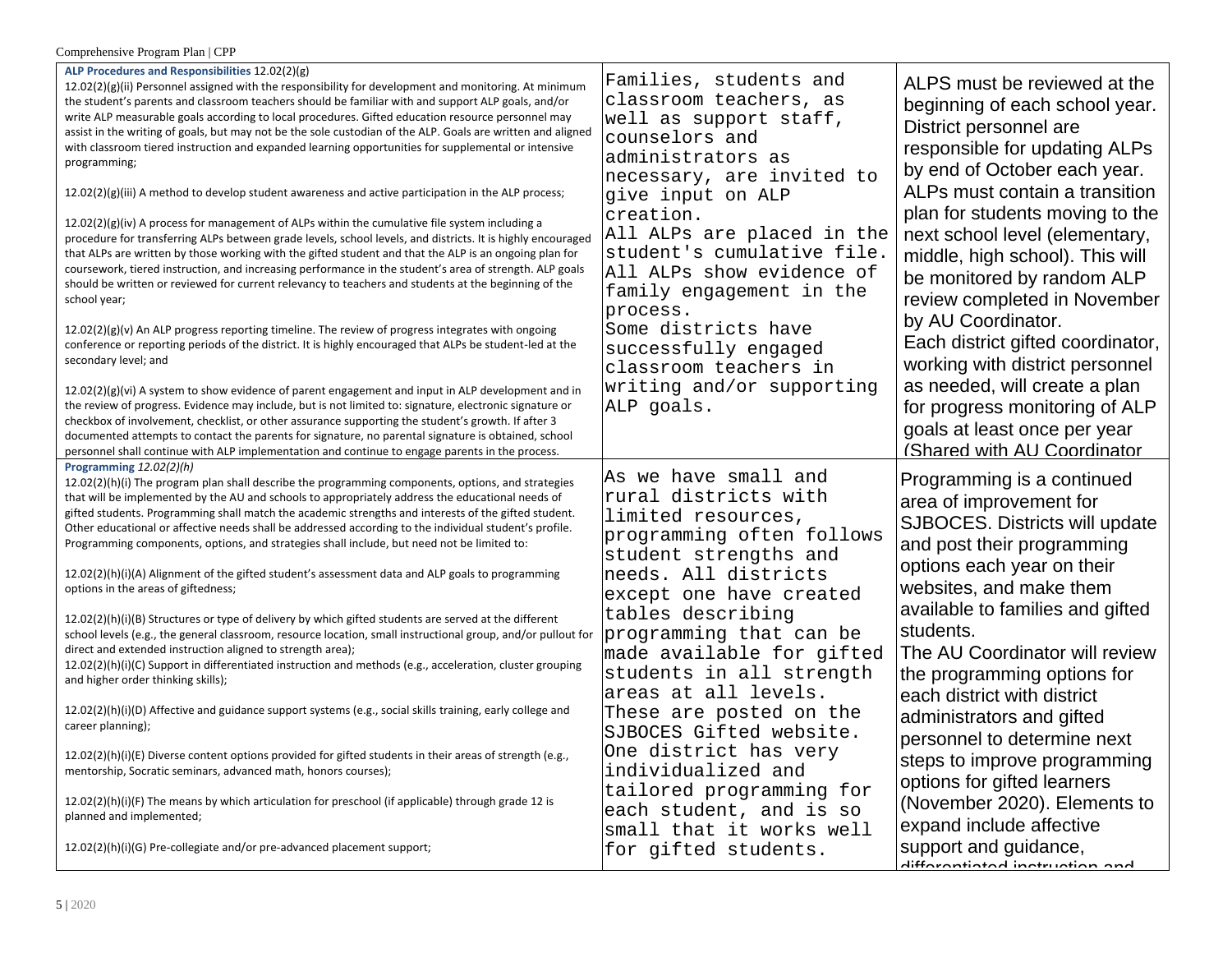| Comprehensive Program Plan   CPP |  |  |  |
|----------------------------------|--|--|--|
|----------------------------------|--|--|--|

| 12.02(2)(h)(i)(H) ALP development and reviews conducted through the collaborative efforts of the<br>teacher(s), other school personnel (as needed), parents and the student (as appropriate);<br>12.02(2)(h)(i)(l) Post-secondary options available to gifted students.<br>$12.02(2)(h)(i)(j)$ Concurrent enrollment opportunities, if indicated by a gifted child's ALP or ICAP. To be<br>considered in an ALP, the AU shall consider the student's need for appropriate concurrent enrollment,<br>available options, funding, and requirement for administrative approval.<br>12.02(2)(h)(ii) Students identified with exceptional ability require provisions to develop the areas of<br>strength over time. When underachievement and/or motivational issues are observed behaviors in a<br>gifted student, the ALP team, child study team, or review team shall problem solve in collaboration with<br>the family, the student, and appropriate staff.                                                                                                                                                                                                                                                                                                                                                                                                                                                                                                                                                                                                                                                                                                                                                                                                                                                                                                                                                                                                 | ALPs are revisited each year<br>with students and with input<br>from families and teachers.<br>ALPs include post-secondary<br>options as available,<br>including concurrent<br>enrollment. These are<br>outlined in the programming<br>documents described above.<br>Districts use MTSS or RtI<br>teams to problem-solve with<br>families and students when<br>underachievement or<br>motivational issues are<br>observed in gifted learners.                                                                                                                    | Each district will create and<br>submit a plan for monitoring<br>student growth on affective<br>ALP goals as described in ALP<br>Procedures and<br>Responsibilities, above.                                                                                                                                                                                                                                                                                      |
|------------------------------------------------------------------------------------------------------------------------------------------------------------------------------------------------------------------------------------------------------------------------------------------------------------------------------------------------------------------------------------------------------------------------------------------------------------------------------------------------------------------------------------------------------------------------------------------------------------------------------------------------------------------------------------------------------------------------------------------------------------------------------------------------------------------------------------------------------------------------------------------------------------------------------------------------------------------------------------------------------------------------------------------------------------------------------------------------------------------------------------------------------------------------------------------------------------------------------------------------------------------------------------------------------------------------------------------------------------------------------------------------------------------------------------------------------------------------------------------------------------------------------------------------------------------------------------------------------------------------------------------------------------------------------------------------------------------------------------------------------------------------------------------------------------------------------------------------------------------------------------------------------------------------------------------------------------|------------------------------------------------------------------------------------------------------------------------------------------------------------------------------------------------------------------------------------------------------------------------------------------------------------------------------------------------------------------------------------------------------------------------------------------------------------------------------------------------------------------------------------------------------------------|------------------------------------------------------------------------------------------------------------------------------------------------------------------------------------------------------------------------------------------------------------------------------------------------------------------------------------------------------------------------------------------------------------------------------------------------------------------|
| Evaluation and Accountability Procedures 12.02(2)(i)<br>The comprehensive program plan shall describe the AU's procedures for evaluation and accountability<br>including, but not limited to:<br>12.02(2)(i)(i) Unified improvement plan addendum methods by which gifted student performance is<br>monitored and measured for continual learning progress and how such methods align with the state<br>accreditation process (e.g., annual UIP gifted education addendum, multi-district/BOCES summary,<br>intervention progress monitoring data sources, ALP goals, and performance, district, and/or state<br>assessment data). These methods include UIP elements such as annual gifted student performance<br>target(s) and an action plan to meet the target(s) and a timeline to report on progress toward targets;<br>$12.02(2)(i)(ii)$ Methods by which student affective growth is monitored and measured for continual<br>development (e.g., rubrics for personal journals and anecdotal data, student surveys, demonstration of<br>self-advocacy, and student career and/or college plans);<br>12.02(2)(i)(iii) Methods for ensuring that gifted student performance (achievement and growth) and<br>reporting are consistent with state accreditation and accountability requirements (i.e., disaggregation of<br>state assessment data for gifted students, identification of discrepancies in the data, goal setting and<br>demonstration of achievement and growth); and<br>$12.02(2)(i)(iv)$ Methods for self-evaluation of the gifted program including a schedule for periodic<br>feedback and review (e.g., review of gifted policy, goals, identification process, programming<br>components, personnel, budget and reporting practices, and the impact of gifted programming on<br>student achievement and progress); and<br>$12.02(2)(i)(v)$ Methods by which parents, educators, and other required persons are informed about the | All districts write their<br>own UIPs. Guidance about<br>targets for gifted student<br>populations has been<br>shared and is continually<br>offered by the GERC and<br>the AU Coordinator.<br>Program evaluation is<br>ongoing, and includes<br>gathering feedback from<br>stakeholders each year.<br>The program plan, budget<br>and CGER Report are posted<br>on the SJBOCES Gifted<br>website.<br>Program evaluation<br>procedures and progress<br>are shared with district<br>superintendents through<br>SJBOCES Superintendent<br>Accountability Committee, | This area is a continued<br>improvement area for<br>SJBOCES.<br>Each district will create and<br>submit a plan for monitoring<br>student growth on affective<br>ALP goals as described in ALP<br>Procedures and<br>Responsibilities, above.<br>The AU Coordinator and the<br>district gifted personnel will<br>work in collaboration to inform<br>families about ongoing program<br>evaluation.<br>The SJBOCES Director, GERC<br>and AU Coordinator will work in |
| methods described in 12.02(2)(i)(i-iv) above.                                                                                                                                                                                                                                                                                                                                                                                                                                                                                                                                                                                                                                                                                                                                                                                                                                                                                                                                                                                                                                                                                                                                                                                                                                                                                                                                                                                                                                                                                                                                                                                                                                                                                                                                                                                                                                                                                                              | and with district<br>administrators by the AU<br>Coordinator.                                                                                                                                                                                                                                                                                                                                                                                                                                                                                                    | collaboration with district<br>administrators to inform<br>educators about ongoing<br>program evaluation                                                                                                                                                                                                                                                                                                                                                         |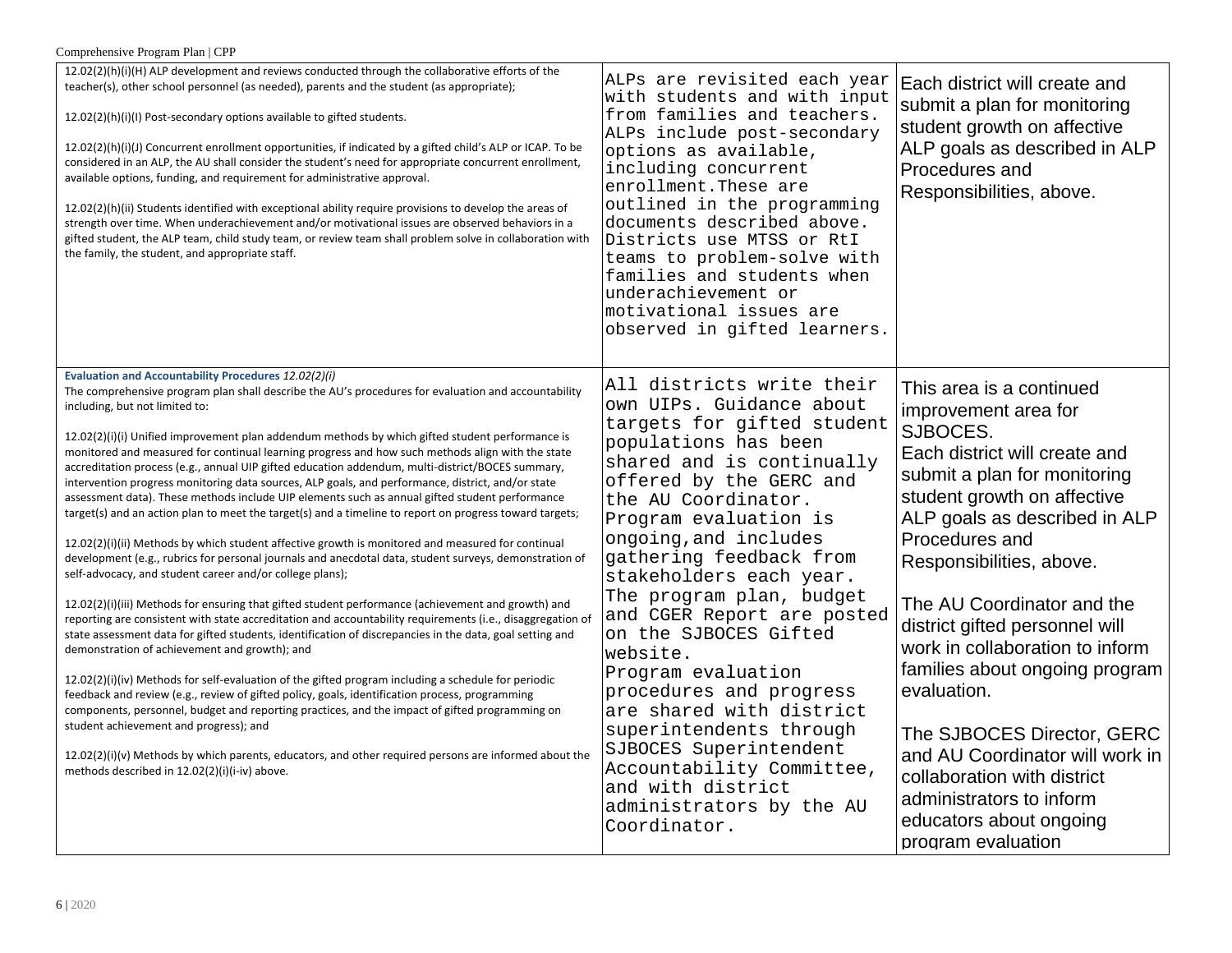## **Personnel** 12.02(2)(j)

12.02(2)(j)(i) The program plan shall describe the personnel who provide instruction, counseling, coordination and other programming for gifted students. Personnel shall be knowledgeable in the characteristics, differentiated instructional methods and competencies in the special education of gifted students. Qualified personnel with endorsement or an advanced degree in gifted education are preferred in specific programs and classrooms consisting of mainly gifted students. Beginning with the 2010-2011 school year, every AU shall employ or contract with a person who is responsible for:

12.02(2)(j)(i)(A) Management of the program plan;

12.02(2)(j)(i)(B) Professional development activities, the purposes of which are:

12.02(2)(j)(i)(B)(I) To improve and enhance the skills, knowledge and expertise of teachers and other personnel who provide instruction and other supportive services to gifted students; and

 $12.02(2)(j)(i)(B)(II)$  To increase, to the extent practicable, the number of qualified personnel providing instruction to gifted students.

12.02(2)(j)(ii) The AU shall make good faith effort to hire and retain on at least a halftime basis one qualified person to administer and monitor the implementation of the AU's gifted program.

12.02(2)(j)(iii) Administrative units should consider employing sufficient personnel for ALP writing and monitoring, and differentiated instruction for gifted students.

12.02(2)(j)(iv) Administrative units should collaborate with universities and colleges for the development of qualified personnel.

12.02(2)(j)(v) Personnel responsible for the instruction and learning of gifted students in core academic areas must meet the requirements under federal law for highly qualified teachers.

12.02(2)(j)(vi) Paraprofessionals may serve in supportive roles, but may not be the sole instructional provider, nor may such paraprofessionals be funded using state gifted education funds.

12.02(2)(j)(vii) The program plan shall also indicate the content of and means by which the AU supports the acquisition and/or improvement of the knowledge and competencies of personnel through appropriate professional development relating to the instruction, programming and counseling for gifted students. (e.g., induction and in-service programs, job-embedded training and coaching, gifted education workshops or institutes and college coursework). Key topics should include, but need not be limited to, gifted characteristics and myths, differentiated instruction, affective needs, counseling, content instructional options and advanced curricular strategies (e.g., higher order thinking strategies).

San Juan BOCES has a half-time Gifted Education Coordinator with an advanced degree and endorsement in gifted education. The AU Coordinator is responsible for managing the program plan and coordinating professional learning to build capacity in district personnel to provide instruction and services to gifted learners. SJBOCES participates in the USQP grant program.

Districts in SJBOCES employ and/or designate personnel responsible for gifted education. The AU Coordinator and the GERC provide support, professional learning and periodic network meetings in order to increase capacity and leadership among district gifted personnel and regular education staff.

The AU provides induction services to new teachers and special service providers, which include an overview of gifted characteristics and needs, as well as instructional strategies for gifted learners.

Each member district ensures that highly qualified teachers are providing instruction to gifted learners. No paraprofessionals are sole instructional providers for gifted learners, nor are they funded by state gifted monies.

The GERC and AU Coordinator will work with district gifted personnel to increase opportunities for regular education staff to access professional learning on gifted characteristics and gifted education strategies.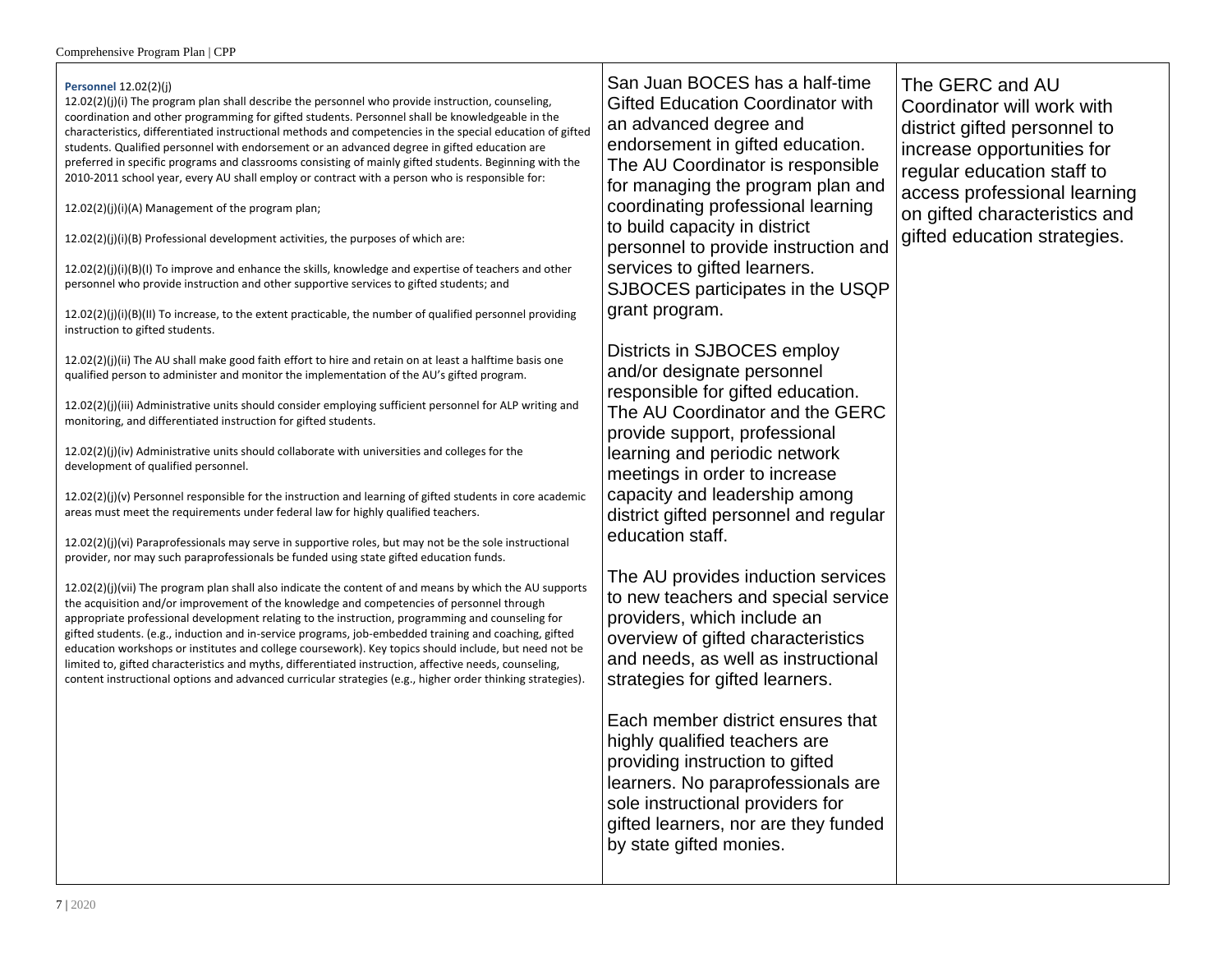| Comprehensive Program Plan   CPP                                                                                                                                                                                                                                                                                                                                                                                                                                                                                                                                                                                                                                                                                                                                                                                                                                                                                                                                                                                                                                                                                                                                                                                                                                                                                                                                                                                                                                                                                                                                                                                                                                                                                                                                                                                                                                                                                                                                                                                                                                                                                                                                                                                                                                          |                                                                                                                                                                                                                                                                                                                                                                                                                                                                                                                         |                           |
|---------------------------------------------------------------------------------------------------------------------------------------------------------------------------------------------------------------------------------------------------------------------------------------------------------------------------------------------------------------------------------------------------------------------------------------------------------------------------------------------------------------------------------------------------------------------------------------------------------------------------------------------------------------------------------------------------------------------------------------------------------------------------------------------------------------------------------------------------------------------------------------------------------------------------------------------------------------------------------------------------------------------------------------------------------------------------------------------------------------------------------------------------------------------------------------------------------------------------------------------------------------------------------------------------------------------------------------------------------------------------------------------------------------------------------------------------------------------------------------------------------------------------------------------------------------------------------------------------------------------------------------------------------------------------------------------------------------------------------------------------------------------------------------------------------------------------------------------------------------------------------------------------------------------------------------------------------------------------------------------------------------------------------------------------------------------------------------------------------------------------------------------------------------------------------------------------------------------------------------------------------------------------|-------------------------------------------------------------------------------------------------------------------------------------------------------------------------------------------------------------------------------------------------------------------------------------------------------------------------------------------------------------------------------------------------------------------------------------------------------------------------------------------------------------------------|---------------------------|
| Budget 12.02(2)(k)<br>$12.02(2)(k)(i)$ The AU shall include in the annual plan a budget for gifted education which reflects the<br>collaborative efforts of the AU and cost of implementing the program elements and the student goals<br>stated in the annual comprehensive program plan. The budget shall detail the funding committed by the<br>AU and funding requested from the Department. Funding committed by the AU shall be an amount<br>determined by the AU to contribute towards the AU's gifted student education program described in<br>the AU's program plan. Funds requested from the Department may be used for:<br>12.02(2)(k)(i)(A) Salaries for appropriately licensed and endorsed personnel primarily serving gifted<br>students (e.g., gifted education directors, coordinators, resource teachers, counselors and teachers of<br>gifted classrooms);<br>$12.02(2)(k)(i)(B)$ Professional development and training relating to gifted education;<br>12.02(2)(k)(i)(C) Programming options and school counseling or affective guidance specific to gifted<br>students and their ALPs;<br>12.02(2)(k)(i)(D) Materials used in instructional programming for gifted education; and<br>12.02(2)(k)(i)(E) Administrative costs (classified or grant fiscal staff), technology, and equipment<br>necessary for the education of gifted students up to ten percent for any one of these limited<br>expenditures, and, not to collectively exceed twenty percent of the total amount requested from the<br>Department.<br>12.02(2)(k)(ii) Administrative units may contract with other AUs to establish and maintain gifted student<br>programs (e.g., art, music, online coursework, and counseling) for the education of gifted children,<br>sharing costs of student programing in accordance with terms of a contract. This action is optional based<br>upon available AU resources, and subject to AU discretion. An AU with less than six children who need a<br>particular program may purchase services from one or more AUs that provide the appropriate gifted<br>education program for individual or groups of gifted students. Gifted education personnel in these AUs<br>shall collaborate on the content and monitoring of such contracts. | The AU Gifted Coordinator<br>manages the reporting of<br>the Gifted Education<br>budget each year. The AU<br>Finance Director works<br>collaboratively with the<br>Gifted Coordinator to<br>manage the State Gifted<br>Education ECEA Budget and<br>other monies designated<br>for gifted education,<br>such as the USQP Grant<br>Budget.<br>The AU Coordinator<br>communicates yearly with<br>district personnel<br>regarding acceptable uses<br>for state gifted funds<br>which the AU flows<br>through to districts. | Continue these procedures |
| Record Keeping 12.05(1)<br>Financial records shall be kept in accordance with generally accepted principles of governmental<br>accounting. Recommended accounting principles are listed in the <b>Financial Policies and Procedures</b><br>Handbook.<br>12.05(2) Inventory<br>An inventory shall be maintained of all equipment for which funding was received. These records shall<br>be maintained throughout the useful life of the equipment.                                                                                                                                                                                                                                                                                                                                                                                                                                                                                                                                                                                                                                                                                                                                                                                                                                                                                                                                                                                                                                                                                                                                                                                                                                                                                                                                                                                                                                                                                                                                                                                                                                                                                                                                                                                                                         | You may simply check "yes" if you follow these<br>procedures. If you do not, please explain.<br>$\equiv$ Yes                                                                                                                                                                                                                                                                                                                                                                                                            |                           |
| 12.05(3) Student Education Records<br>The ALP documents shall be part of the student's cumulative education record.                                                                                                                                                                                                                                                                                                                                                                                                                                                                                                                                                                                                                                                                                                                                                                                                                                                                                                                                                                                                                                                                                                                                                                                                                                                                                                                                                                                                                                                                                                                                                                                                                                                                                                                                                                                                                                                                                                                                                                                                                                                                                                                                                       |                                                                                                                                                                                                                                                                                                                                                                                                                                                                                                                         |                           |
| 12.05(4) Confidentiality of Student Education Records<br>Individually identifiable records of students referred, assessed, evaluated, and/or served through<br>programming for gifted and talented students in any AU shall be held to be confidential and protected<br>in accordance with applicable federal and state laws and regulations. Student records that are collected<br>and/or stored electronically shall be held to current state law and FERPA regulations governing the<br>protection of personally identifiable information and the privacy interests of students.                                                                                                                                                                                                                                                                                                                                                                                                                                                                                                                                                                                                                                                                                                                                                                                                                                                                                                                                                                                                                                                                                                                                                                                                                                                                                                                                                                                                                                                                                                                                                                                                                                                                                       |                                                                                                                                                                                                                                                                                                                                                                                                                                                                                                                         |                           |
| 12.05(5) Maintenance and Destruction of Student Education Records<br>Gifted student education records and ALPs shall be maintained, retained and destroyed consistent with<br>the ongoing system of student record keeping established in the AU, including its member districts or<br>the Charter School Institute for student records, preschool (if applicable) through grade 12.                                                                                                                                                                                                                                                                                                                                                                                                                                                                                                                                                                                                                                                                                                                                                                                                                                                                                                                                                                                                                                                                                                                                                                                                                                                                                                                                                                                                                                                                                                                                                                                                                                                                                                                                                                                                                                                                                      |                                                                                                                                                                                                                                                                                                                                                                                                                                                                                                                         |                           |